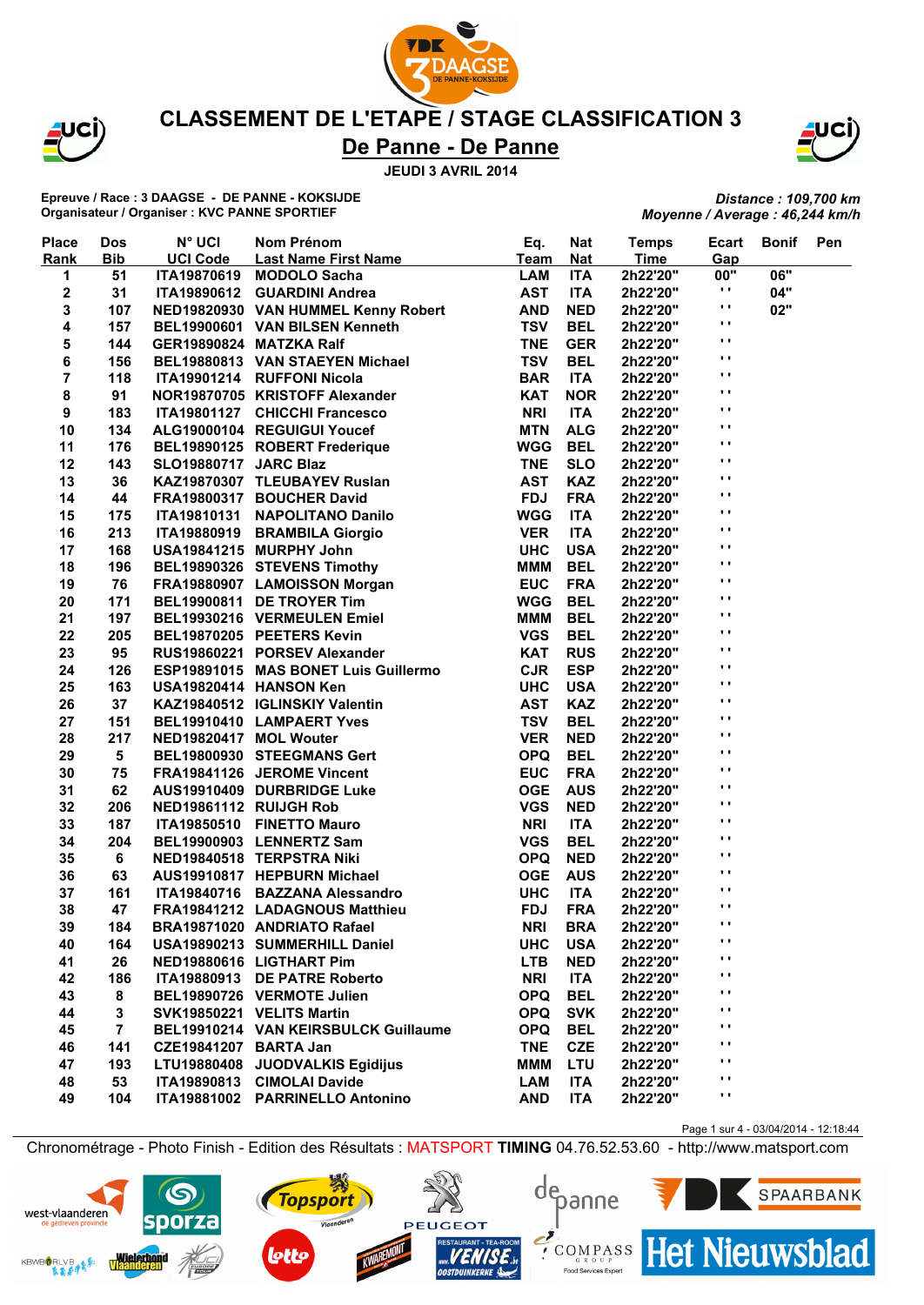

JCÌ)

### **CLASSEMENT DE L'ETAPE / STAGE CLASSIFICATION 3**

## **De Panne - De Panne**

**JEUDI 3 AVRIL 2014**

**Epreuve / Race : 3 DAAGSE - DE PANNE - KOKSIJDE Organisateur / Organiser : KVC PANNE SPORTIEF**

*Distance : 109,700 km Moyenne / Average : 46,244 km/h*

| <b>Place</b> | <b>Dos</b> | <b>N° UCI</b>           | Nom Prénom<br>N° UCI<br>UCI Code Last Name First Name<br>JOR19900208 BREEN Vegard<br>GER19880511 KITTEL Marcel<br>SLO19861125 KOREN Kristijan<br>GER19780127 FÖRSTER Robert<br>SWE19910222 LUDVIGSSON Tobias<br>TA19881226 CANOLA Marco | Eq.         | <b>Nat</b> | <b>Temps</b> | Ecart          | <b>Bonif</b> | Pen |
|--------------|------------|-------------------------|-----------------------------------------------------------------------------------------------------------------------------------------------------------------------------------------------------------------------------------------|-------------|------------|--------------|----------------|--------------|-----|
| <b>Rank</b>  | <b>Bib</b> |                         |                                                                                                                                                                                                                                         | <b>Team</b> | <b>Nat</b> | <b>Time</b>  | Gap            |              |     |
| 50           | 23         |                         |                                                                                                                                                                                                                                         | <b>LTB</b>  | <b>NOR</b> | 2h22'20"     | $\blacksquare$ |              |     |
| 51           | 81         |                         |                                                                                                                                                                                                                                         | <b>GIA</b>  | <b>GER</b> | 2h22'20"     | $\blacksquare$ |              |     |
| 52           | 16         |                         |                                                                                                                                                                                                                                         | <b>CAN</b>  | <b>SLO</b> | 2h22'20"     | $\mathbf{r}$   |              |     |
| 53           | 162        |                         |                                                                                                                                                                                                                                         | <b>UHC</b>  | <b>GER</b> | 2h22'20"     | $\mathbf{r}$   |              |     |
| 54           | 85         |                         |                                                                                                                                                                                                                                         | <b>GIA</b>  | <b>SWE</b> | 2h22'20"     | $\mathbf{r}$   |              |     |
| 55           | 113        |                         |                                                                                                                                                                                                                                         | <b>BAR</b>  | <b>ITA</b> | 2h22'20"     | $\blacksquare$ |              |     |
| 56           | 147        |                         |                                                                                                                                                                                                                                         | <b>TNE</b>  | <b>GBR</b> | 2h22'20"     | $\blacksquare$ |              |     |
| 57           | 34         |                         | KAZ19860313 GRUZDEV Dmitriy                                                                                                                                                                                                             | <b>AST</b>  | <b>KAZ</b> | 2h22'20"     | $\blacksquare$ |              |     |
| 58           | 154        |                         | BEL19910430 THEUNS Edward                                                                                                                                                                                                               | <b>TSV</b>  | <b>BEL</b> | 2h22'20"     | $\blacksquare$ |              |     |
| 59           | 201        |                         | BEL19871107 CORDEEL Sander                                                                                                                                                                                                              | <b>VGS</b>  | <b>BEL</b> | 2h22'20"     | $\mathbf{r}$   |              |     |
| 60           | 194        |                         | NED19930812 POT Sebastiaan                                                                                                                                                                                                              | <b>MMM</b>  | <b>NED</b> | 2h22'20"     | $\mathbf{r}$   |              |     |
| 61           | 198        |                         | NED19900628 VINGERLING Michael                                                                                                                                                                                                          | <b>MMM</b>  | <b>NED</b> | 2h22'20"     | $\mathbf{r}$   |              |     |
| 62           | 122        |                         | POL19890908 DOMAGALSKI Karol                                                                                                                                                                                                            | <b>CJR</b>  | <b>POL</b> | 2h22'20"     | $\mathbf{r}$   |              |     |
| 63           | 138        |                         | RSA19841019 VAN NIEKERK Dennis                                                                                                                                                                                                          | <b>MTN</b>  | <b>RSA</b> | 2h22'20"     | $\mathbf{r}$   |              |     |
| 64           | 182        |                         | ITA19820419 COLLI Daniele                                                                                                                                                                                                               | <b>NRI</b>  | <b>ITA</b> | 2h22'20"     | $\mathbf{r}$   |              |     |
| 65           | 178        |                         | BEL19780826 VAN LANDSCHOOT James                                                                                                                                                                                                        | <b>WGG</b>  | <b>BEL</b> | 2h22'20"     | $\mathbf{r}$   |              |     |
| 66           | 13         |                         |                                                                                                                                                                                                                                         | <b>CAN</b>  | <b>AUT</b> | 2h22'20"     | $\blacksquare$ |              |     |
| 67           | 48         |                         | AUT19880929   KRIZEK Matthias<br>FRA19901003   LE BON Johan<br>SWE19900216   AHLSTRAND Jonas                                                                                                                                            | <b>FDJ</b>  | <b>FRA</b> | 2h22'20"     | $\mathbf{r}$   |              |     |
| 68           | 82         |                         |                                                                                                                                                                                                                                         | <b>GIA</b>  | <b>SWE</b> | 2h22'20"     | $\mathbf{r}$   |              |     |
| 69           | 41         |                         | FRA19810522 MANGEL Laurent                                                                                                                                                                                                              | <b>FDJ</b>  | <b>FRA</b> | 2h22'20"     | $\mathbf{r}$   |              |     |
| 70           | 71         |                         | FRA19890605 COUSIN Jérôme                                                                                                                                                                                                               | <b>EUC</b>  | <b>FRA</b> | 2h22'20"     | $\mathbf{r}$   |              |     |
| 71           | 4          |                         | AUS19821022 RENSHAW Mark                                                                                                                                                                                                                | <b>OPQ</b>  | <b>AUS</b> | 2h22'20"     | $\mathbf{r}$   |              |     |
| 72           | 155        |                         | BEL19890511 WALLAYS Jelle                                                                                                                                                                                                               | <b>TSV</b>  | <b>BEL</b> | 2h22'20"     | $\blacksquare$ |              |     |
| 73           | 32         |                         | KAZ19910828 FOMINYKH Daniil                                                                                                                                                                                                             | <b>AST</b>  | <b>KAZ</b> | 2h22'20"     | $\mathbf{r}$   |              |     |
|              |            |                         | NED19840914 VEELERS Tom                                                                                                                                                                                                                 | <b>GIA</b>  | <b>NED</b> |              | $\mathbf{r}$   |              |     |
| 74           | 88         |                         |                                                                                                                                                                                                                                         | <b>KAT</b>  |            | 2h22'20"     | $\mathbf{r}$   |              |     |
| 75           | 97         |                         | GER19890219 SELIG Rüdiger                                                                                                                                                                                                               |             | <b>GER</b> | 2h22'20"     | $\mathbf{r}$   |              |     |
| 76           | 92         |                         | AUT19910401 HALLER Marco                                                                                                                                                                                                                | <b>KAT</b>  | <b>AUT</b> | 2h22'20"     | $\blacksquare$ |              |     |
| 77           | 152        |                         | BEL19890127 SALOMEIN Jarl                                                                                                                                                                                                               | <b>TSV</b>  | <b>BEL</b> | 2h22'20"     | $\mathbf{r}$   |              |     |
| 78           | 94         |                         | RUS19890624 KUZNETSOV Viacheslav                                                                                                                                                                                                        | <b>KAT</b>  | <b>RUS</b> | 2h22'20"     | $\bullet$      |              |     |
| 79           | 103        |                         | ITA19880128 FACCHINI Patrick                                                                                                                                                                                                            | <b>AND</b>  | <b>ITA</b> | 2h22'20"     | $\mathbf{r}$   |              |     |
| 80           | 67         |                         | NED19800312 MOURIS Jens                                                                                                                                                                                                                 | <b>OGE</b>  | <b>NED</b> | 2h22'20"     | $\mathbf{r}$   |              |     |
| 81           | 58         |                         | ARG19830307 RICHEZE Maximiliano                                                                                                                                                                                                         | LAM         | <b>ARG</b> | 2h22'20"     | $\blacksquare$ |              |     |
| 82           | 121        |                         | ESP19861205 ARAMENDIA LORENTE Javier Francis                                                                                                                                                                                            | <b>CJR</b>  | <b>ESP</b> | 2h22'20"     | $\blacksquare$ |              |     |
| 83           | 83         |                         | BEL19840402 DE BACKER Bert                                                                                                                                                                                                              | <b>GIA</b>  | <b>BEL</b> | 2h22'20"     | $\bullet$      |              |     |
| 84           | 87         |                         | NED19850613 TIMMER Albert                                                                                                                                                                                                               | <b>GIA</b>  | <b>NED</b> | 2h22'20"     | $\blacksquare$ |              |     |
| 85           | 127        |                         | ESP19900717 FRAILE Omar                                                                                                                                                                                                                 | <b>CJR</b>  | <b>ESP</b> | 2h22'20"     |                |              |     |
| 86           | 135        |                         | RSA19900917 SOGENZO Jim                                                                                                                                                                                                                 | <b>MTN</b>  | <b>RSA</b> | 2h22'20"     | $\mathbf{r}$   |              |     |
| 87           | 35         |                         | KAZ19910314 KAMYSHEV Arman                                                                                                                                                                                                              | <b>AST</b>  | <b>KAZ</b> | 2h22'20"     | $\mathbf{r}$   |              |     |
| 88           | 136        |                         | RSA19860412 THOMSON Jay Robert                                                                                                                                                                                                          | <b>MTN</b>  | <b>RSA</b> | 2h22'20"     | $\mathbf{r}$   |              |     |
| 89           | 15         | USA19830131 KING Edward |                                                                                                                                                                                                                                         | <b>CAN</b>  | <b>USA</b> | 2h22'20"     | $\blacksquare$ |              |     |
| 90           | 101        |                         | ITA19840612 BANDIERA Marco                                                                                                                                                                                                              | <b>AND</b>  | <b>ITA</b> | 2h22'20"     | $\blacksquare$ |              |     |
| 91           | 145        |                         | GER19830713 SCHILLINGER Andreas                                                                                                                                                                                                         | <b>TNE</b>  | <b>GER</b> | 2h22'20"     | н.             |              |     |
| 92           | 12         |                         | POL19850307 BODNAR Maciej                                                                                                                                                                                                               | <b>CAN</b>  | <b>POL</b> | 2h22'20"     | .,             |              |     |
| 93           | 86         |                         | NED19850515 STAMSNIJDER Tom                                                                                                                                                                                                             | <b>GIA</b>  | <b>NED</b> | 2h22'20"     | $\mathbf{r}$   |              |     |
| 94           | 27         |                         | BEL19860916 VAN GENECHTEN Jonas                                                                                                                                                                                                         | <b>LTB</b>  | <b>BEL</b> | 2h22'20"     | $\mathbf{r}$   |              |     |
| 95           | 25         |                         | BEL19841110 DEHAES Kenny                                                                                                                                                                                                                | <b>LTB</b>  | <b>BEL</b> | 2h22'20"     | .,             |              |     |
| 96           | 24         | BEL19911003 DE BIE Sean |                                                                                                                                                                                                                                         | <b>LTB</b>  | <b>BEL</b> | 2h22'20"     | $\mathbf{r}$   |              |     |
| 97           | 56         |                         | ITA19890616 PALINI Andrea                                                                                                                                                                                                               | <b>LAM</b>  | <b>ITA</b> | 2h22'20"     | $\mathbf{r}$   |              |     |
| 98           | 131        |                         | GER19870614 REIMER Martin                                                                                                                                                                                                               | <b>MTN</b>  | <b>GER</b> | 2h22'20"     | $\mathbf{r}$   |              |     |
|              |            |                         |                                                                                                                                                                                                                                         |             |            |              |                |              |     |

Page 2 sur 4 - 03/04/2014 - 12:18:44 Chronométrage - Photo Finish - Edition des Résultats : MATSPORT **TIMING** 04.76.52.53.60 - http://www.matsport.com

**PEUGEOT** 

**Topsport** 

Vlaanderen





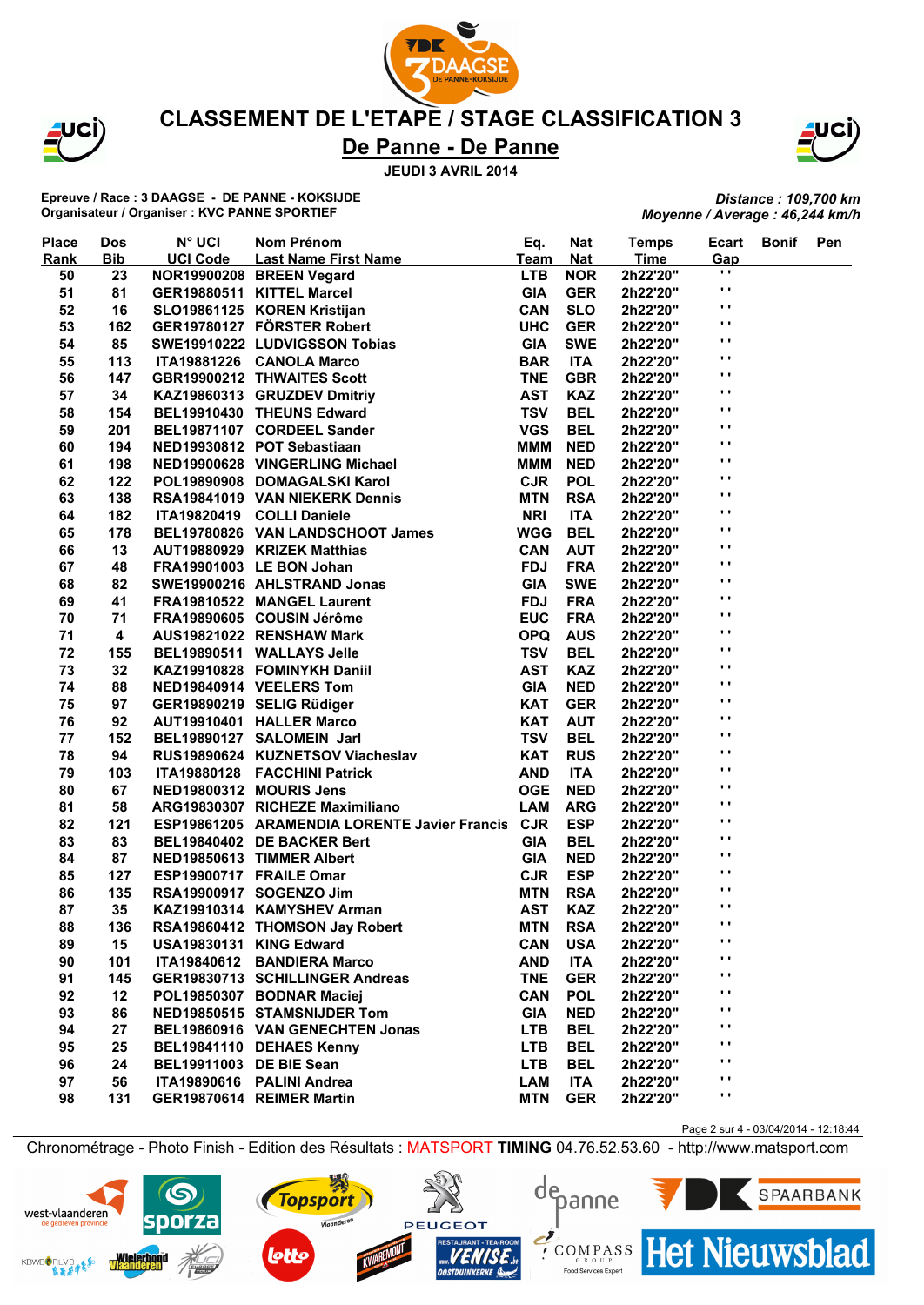

JCÌ)

### **CLASSEMENT DE L'ETAPE / STAGE CLASSIFICATION 3**

## **De Panne - De Panne**

**JEUDI 3 AVRIL 2014**

**Epreuve / Race : 3 DAAGSE - DE PANNE - KOKSIJDE Organisateur / Organiser : KVC PANNE SPORTIEF**

*Distance : 109,700 km Moyenne / Average : 46,244 km/h*

| <b>Place</b> | <b>Dos</b> | <b>N° UCI</b>            | Nom Prénom                          | Eq.        | <b>Nat</b> | <b>Temps</b> | <b>Ecart</b>   | <b>Bonif</b> | Pen |
|--------------|------------|--------------------------|-------------------------------------|------------|------------|--------------|----------------|--------------|-----|
| Rank         | <b>Bib</b> | <b>UCI Code</b>          | <b>Last Name First Name</b>         | Team       | <b>Nat</b> | <b>Time</b>  | Gap            |              |     |
| 99           | 153        | BEL19890821 STEELS Stijn |                                     | <b>TSV</b> | <b>BEL</b> | 2h22'20"     | н.             | 03"          |     |
| 100          | 72         |                          | <b>CAN19910912 DUCHESNE Antoine</b> | <b>EUC</b> | <b>CAN</b> | 2h22'20"     | н.             |              |     |
| 101          | 96         |                          | RUS19880517 RYBAKOV Alexander       | <b>KAT</b> | <b>RUS</b> | 2h22'20"     | $\mathbf{r}$   |              |     |
| 102          | 54         | <b>ITA19870526</b>       | <b>DODI Luca</b>                    | <b>LAM</b> | <b>ITA</b> | 2h22'20"     | $\mathbf{r}$   |              |     |
| 103          | 105        |                          | VEN19850225 RODRIGUEZ Jackson       | <b>AND</b> | <b>VEN</b> | 2h22'20"     | $\blacksquare$ |              |     |
| 104          | 18         |                          | ITA19840716 MARANGONI Alan          | <b>CAN</b> | <b>ITA</b> | 2h22'20"     | $\mathbf{r}$   |              |     |
| 105          | 68         | CAN19770509 TUFT Svein   |                                     | <b>OGE</b> | <b>CAN</b> | 2h22'20"     | $\blacksquare$ |              |     |
| 106          | 165        |                          | USA19790806 JONES Christopher       | <b>UHC</b> | <b>USA</b> | 2h22'20"     | $\blacksquare$ |              |     |
| 107          | 173        |                          | BEL19880224 GHYSELINCK Jan          | <b>WGG</b> | <b>BEL</b> | 2h22'20"     | $\blacksquare$ |              |     |
| 108          | 215        |                          | BEL19800317 GARDEYN Gorik           | <b>VER</b> | <b>BEL</b> | 2h22'20"     | н.             |              |     |
| 109          | 191        |                          | NED19930328 DE MAN Jaap             | <b>MMM</b> | <b>NED</b> | 2h22'20"     | н.             | 02"          |     |
| 110          | 66         |                          | LTU19861026 KRUOPIS Aidis           | <b>OGE</b> | LTU        | 2h22'20"     | $\mathbf{r}$   |              |     |
| 111          | 133        |                          | RSA19890511 POTGIETER Bradley       | <b>MTN</b> | <b>RSA</b> | 2h22'20"     | $\mathbf{r}$   |              |     |
| 112          | 77         |                          | FRA19880504 MARTINEZ Yannick        | <b>EUC</b> | <b>FRA</b> | 2h22'20"     | $\blacksquare$ |              |     |
| 113          | 216        |                          | BEL19880703 GOOVAERTS Tom           | <b>VER</b> | <b>BEL</b> | 2h22'20"     | $\blacksquare$ |              |     |
| 114          | 115        |                          | ITA19870324 COLONNA Paolo           | <b>BAR</b> | <b>ITA</b> | 2h22'20"     | $\blacksquare$ |              |     |
| 115          | 158        |                          | BEL19870210 VANSPEYBROUCK Pieter    | <b>TSV</b> | <b>BEL</b> | 2h22'20"     | $\blacksquare$ |              |     |
| 116          | 74         |                          | FRA19810625 GENÉ Yohann             | <b>EUC</b> | <b>FRA</b> | 2h22'20"     | $\blacksquare$ |              |     |
| 117          | 114        |                          | ITA19880822 COLEDAN Marco           | <b>BAR</b> | <b>ITA</b> | 2h22'20"     | $\blacksquare$ |              |     |
| 118          | 55         | ITA19890131 FAVILLI Elia |                                     | <b>LAM</b> | <b>ITA</b> | 2h25'16"     | 02'56"         |              |     |
| 119          | 84         |                          | MAS19861102 LOH Sea Keong           | <b>GIA</b> | <b>MAS</b> | 2h22'20"     | 00"            |              |     |
| 120          | 22         |                          | BEL19870213 BOECKMANS Kris          | <b>LTB</b> | <b>BEL</b> | 2h22'20"     | $\blacksquare$ |              |     |
| 121          | 195        |                          | BEL19911112 SEGERS Joren            | <b>MMM</b> | <b>BEL</b> | 2h22'20"     | $\blacksquare$ |              |     |
| 122          | 188        |                          | ITA19890126 POZZO Mattia            | <b>NRI</b> | <b>ITA</b> | 2h22'20"     | $\blacksquare$ |              |     |
| 123          | 106        | ITA19900429 TESTI Nicola |                                     | <b>AND</b> | <b>ITA</b> | 2h22'20"     | $\blacksquare$ |              |     |
| 124          | 52         | ITA19931029              | <b>BONIFAZIO Niccolo</b>            | <b>LAM</b> | <b>ITA</b> | 2h26'47"     | 04'27"         |              |     |
| 125          | 212        |                          | GER19880223 WEBER Sascha            | <b>VER</b> | <b>GER</b> | 2h26'47"     | $\blacksquare$ |              |     |
| 126          | 166        |                          | USA19910810 KEOUGH Luke             | <b>UHC</b> | <b>USA</b> | 2h22'20"     | 00"            |              |     |
| 127          | 123        |                          | ESP19910301 FERNANDEZ ANDUJAR Ruben | <b>CJR</b> | <b>ESP</b> | 2h22'20"     | $\mathbf{r}$   |              |     |
| 128          | 112        | ITA19890927              | <b>BOEM Nicola</b>                  | <b>BAR</b> | <b>ITA</b> | 2h22'20"     | $\blacksquare$ |              |     |
| 129          | 116        | ITA19890201              | <b>FORTIN Filippo</b>               | <b>BAR</b> | <b>ITA</b> | 2h22'20"     | $\blacksquare$ |              |     |
| 130          | 111        | <b>ITA19900517</b>       | <b>COLBRELLI Sonny</b>              | <b>BAR</b> | <b>ITA</b> | 2h22'20"     | $\blacksquare$ |              |     |
| 131          | 202        |                          | BEL19790526 GEYSEN Kurt             | <b>VGS</b> | <b>BEL</b> | 2h29'04"     | 06'44"         |              |     |
| 132          | 17         | <b>ITA19850218</b>       | <b>SABATINI Fabio</b>               | <b>CAN</b> | <b>ITA</b> | 2h29'04"     | $\mathbf{r}$   |              |     |
| 133          | 128        | ITA19840612              | <b>VIGANO Davide</b>                | <b>CJR</b> | <b>ITA</b> | 2h22'20"     | 00"            |              |     |
| 134          | 108        | <b>ITA19920711</b>       | <b>ZORDAN Andrea</b>                | <b>AND</b> | <b>ITA</b> | 2h32'14"     | 09'54"         |              |     |
| 135          | 208        |                          | BEL19920530 WYNANTS Nick            | <b>VGS</b> | <b>BEL</b> | 2h32'14"     | $\blacksquare$ |              |     |
| 136          | 93         |                          | RUS19850507 IGNATYEV Mikhail        | <b>KAT</b> | <b>RUS</b> | 2h32'14"     | $\mathbf{r}$   |              |     |
| 137          | 211        |                          | BEL19810715 ROSSELER Sébastien      | <b>VER</b> | <b>BEL</b> | 2h32'14"     | .,             |              |     |
| 138          | 185        |                          | ITA19910430 DAL COL Andrea          | <b>NRI</b> | <b>ITA</b> | 2h32'14"     | $\blacksquare$ |              |     |
| 139          | 132        |                          | ERI19830110 DEBESAY Ferekalsi       | <b>MTN</b> | <b>ERI</b> | 2h32'14"     | $\cdot$        |              |     |
| 140          | 177        |                          | BEL19870401 VAN MELSEN Kevin        | <b>WGG</b> | <b>BEL</b> | 2h32'14"     | $\mathbf{r}$   |              |     |
| 141          | 181        |                          | PAN19901126 CARRETERO Ramon         | <b>NRI</b> | <b>PAN</b> | 2h32'14"     | $\mathbf{r}$   |              |     |
| 142          | 137        |                          | RSA19910202 VAN ZYL Johann          | <b>MTN</b> | <b>RSA</b> | 2h32'14"     | $\mathbf{r}$   |              |     |
| 143          | 46         |                          | BRA19790616 FISCHER Murillo Antonio | <b>FDJ</b> | <b>BRA</b> | 2h32'14"     | $\mathbf{r}$   |              |     |
| 144          | 125        |                          | URU19850603 FERRARI Fabricio        | <b>CJR</b> | <b>URU</b> | 2h32'14"     | $\mathbf{r}$   |              |     |
| 145          | 124        |                          | ESP19910114 GRIJALBA Fernando       | <b>CJR</b> | <b>ESP</b> | 2h32'14"     | $\cdot$        |              |     |
| 146          | 38         |                          | KAZ19791102 MURAVYEV Dmitriy        | <b>AST</b> | <b>KAZ</b> | 2h32'18"     | 09'58"         |              |     |

#### *Abandon*

Page 3 sur 4 - 03/04/2014 - 12:18:44

Chronométrage - Photo Finish - Edition des Résultats : MATSPORT **TIMING** 04.76.52.53.60 - http://www.matsport.com

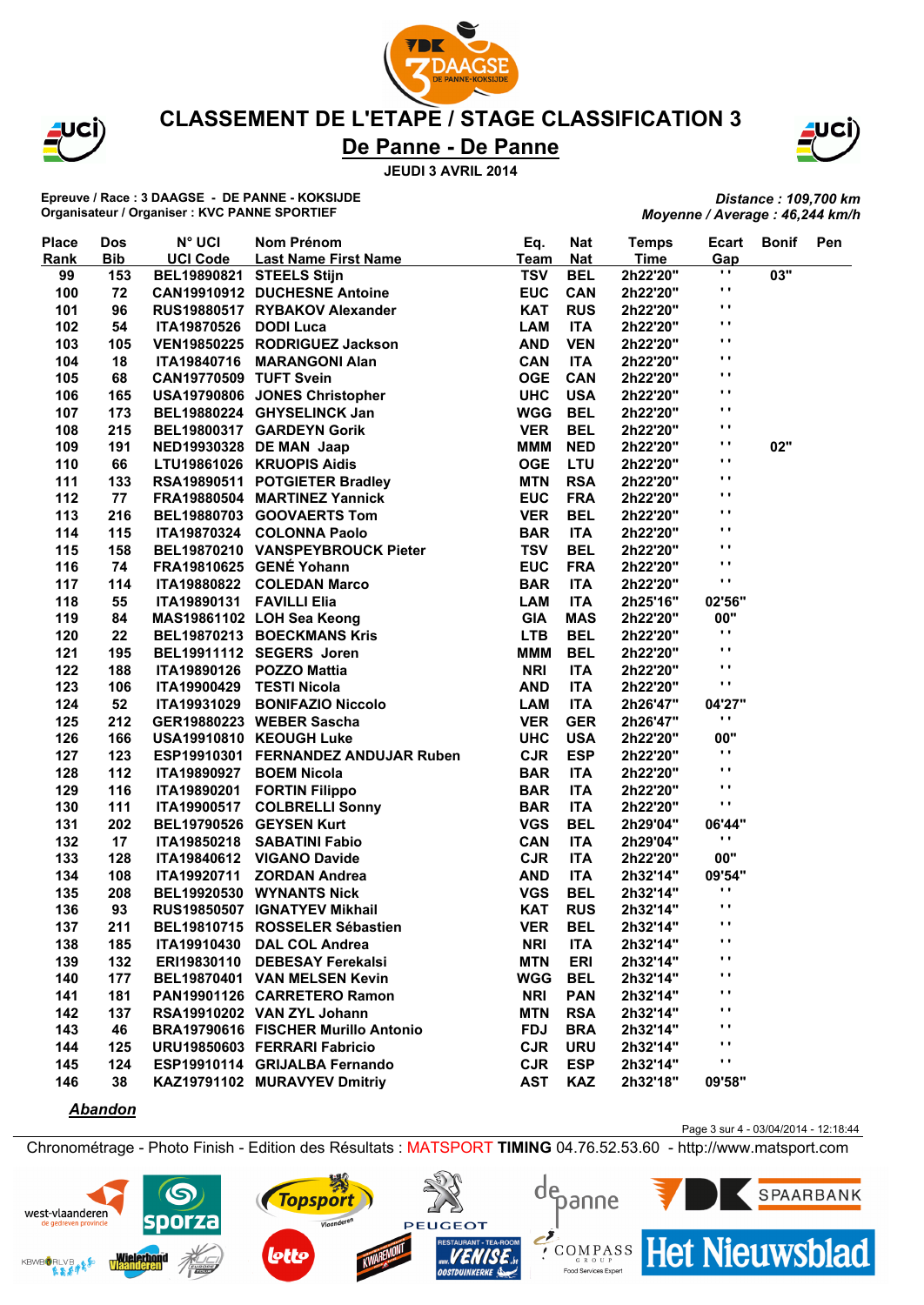

JCI)

### **CLASSEMENT DE L'ETAPE / STAGE CLASSIFICATION 3**

## **De Panne - De Panne**

**JEUDI 3 AVRIL 2014**



**Epreuve / Race : 3 DAAGSE - DE PANNE - KOKSIJDE Organisateur / Organiser : KVC PANNE SPORTIEF**

*Distance : 109,700 km Moyenne / Average : 46,244 km/h*

| <b>Place</b> | <b>Dos</b>         | N° UCI             | Nom Prénom                  | Eq.        | <b>Nat</b> | Temps | Ecart     | <b>Bonif</b>  | <b>Pen</b> |
|--------------|--------------------|--------------------|-----------------------------|------------|------------|-------|-----------|---------------|------------|
| Rank         | <b>Bib</b>         | <b>UCI Code</b>    | <b>Last Name First Name</b> | Team       | <b>Nat</b> | Time  | Gap       |               |            |
|              | <b>Abandon</b>     |                    |                             |            |            |       |           |               |            |
|              | $\mathbf{2}$       |                    | GBR19900701 FENN Andrew     | <b>OPQ</b> | <b>GBR</b> |       | AВ        |               |            |
|              | 45                 | <b>FRA19850806</b> | <b>DELAGE Mickaël</b>       | <b>FDJ</b> | <b>FRA</b> |       | AВ        |               |            |
|              | 65                 |                    | AUS19780420 HAYMAN Mathew   | <b>OGE</b> | <b>AUS</b> |       | AB        |               |            |
|              | 167                | NED19830727        | <b>MAASKANT Martijn</b>     | <b>UHC</b> | <b>NED</b> |       | AB        |               |            |
|              | 218                |                    | BEL19910125 STALLAERT Joeri | <b>VER</b> | <b>BEL</b> |       | AB        |               |            |
|              |                    |                    |                             |            |            |       |           | 5 coureur(s). |            |
|              | <b>Non Partant</b> |                    |                             |            |            |       |           |               |            |
|              | 14                 | <b>ITA19850101</b> | <b>GATTO Oscar</b>          | <b>CAN</b> | <b>ITA</b> |       | <b>NP</b> |               |            |
|              | 42                 | FRA19910826        | <b>DEMARE Arnaud</b>        | <b>FDJ</b> | <b>FRA</b> |       | <b>NP</b> |               |            |
|              | 98                 | <b>ITA19770117</b> | <b>PAOLINI Luca</b>         | <b>KAT</b> | <b>ITA</b> |       | <b>NP</b> |               |            |
|              | 102                | <b>NED19830513</b> | <b>HOOGERLAND Johnny</b>    | <b>AND</b> | <b>NED</b> |       | <b>NP</b> |               |            |
|              | 172                | <b>BEL19880929</b> | <b>DE VREESE Laurens</b>    | <b>WGG</b> | <b>BEL</b> |       | <b>NP</b> |               |            |
|              |                    |                    |                             |            |            |       |           | 5 coureur(s). |            |

Page 4 sur 4 - 03/04/2014 - 12:18:44 Chronométrage - Photo Finish - Edition des Résultats : MATSPORT **TIMING** 04.76.52.53.60 - http://www.matsport.com

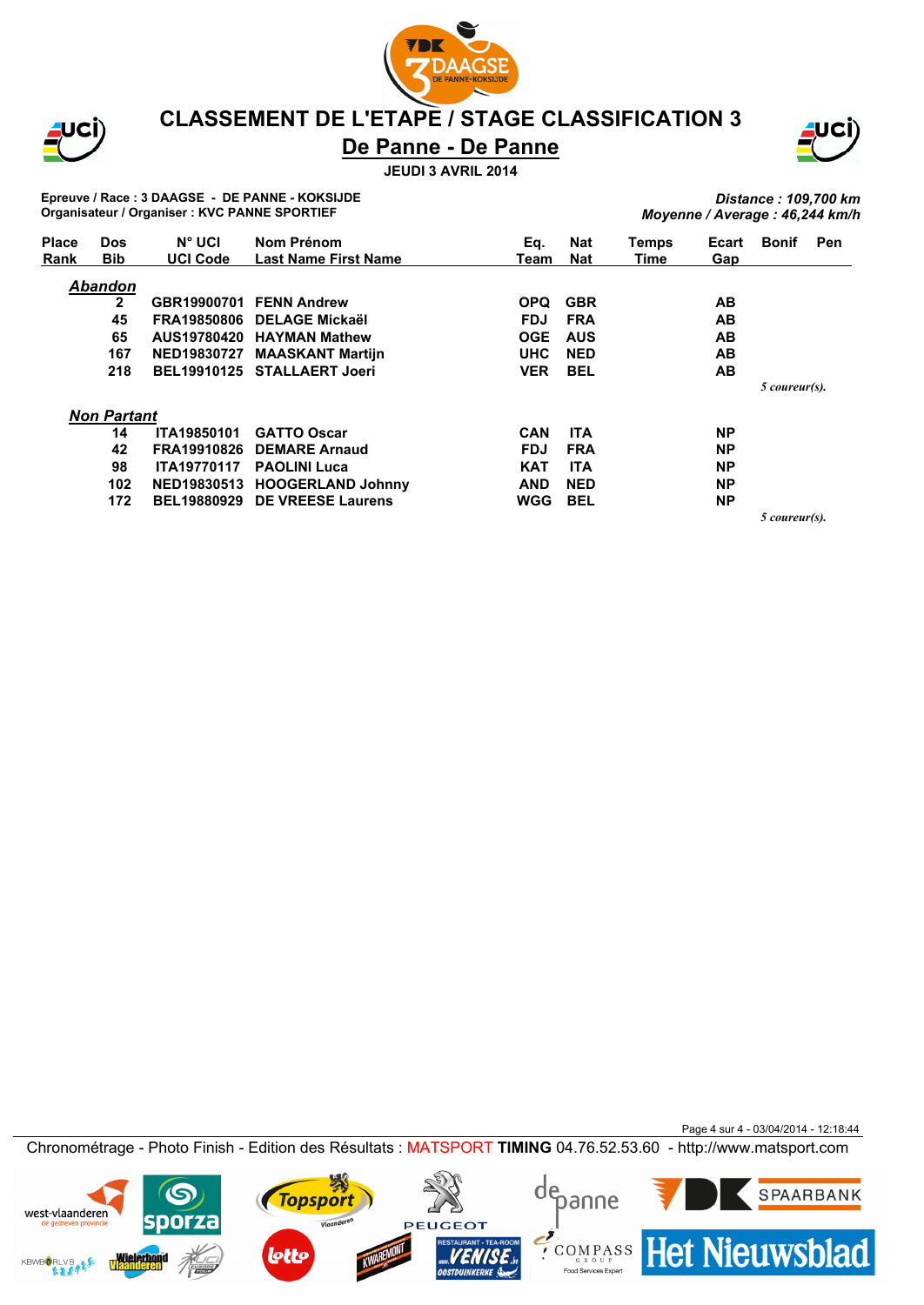

# **BERG KLASSEMENT 3**

## **De Panne - De Panne**

**JEUDI 3 AVRIL 2014**

west-vlaanderen

**KBWBORLVB<sub>O</sub>S** 

**sporza** 

**Wielerbond<br>Vlaanderen** 

Vlaanderen

lott

PEUGEOT

URANT - TEA-ROOM<br>**ENISE**.be<br>DUINKERKE

| <b>Classement de l'Etape</b> |                 |                |  |  |          | <b>Classement Général</b> |                                                                                                                        |                     |                                                                                                                                                                                                                                                                                                                                                                                 |  |                                                                                                                                                                                                                       |                                                                                                                                                                                                                              |                                                                                                                                                             |  |
|------------------------------|-----------------|----------------|--|--|----------|---------------------------|------------------------------------------------------------------------------------------------------------------------|---------------------|---------------------------------------------------------------------------------------------------------------------------------------------------------------------------------------------------------------------------------------------------------------------------------------------------------------------------------------------------------------------------------|--|-----------------------------------------------------------------------------------------------------------------------------------------------------------------------------------------------------------------------|------------------------------------------------------------------------------------------------------------------------------------------------------------------------------------------------------------------------------|-------------------------------------------------------------------------------------------------------------------------------------------------------------|--|
| ΡI                           |                 | Dos Nom Prénom |  |  |          | Nat Equipe Points         | PI                                                                                                                     |                     | Dos Nom Prénom                                                                                                                                                                                                                                                                                                                                                                  |  | <b>Nat</b>                                                                                                                                                                                                            | <b>Equipe Points</b>                                                                                                                                                                                                         |                                                                                                                                                             |  |
|                              |                 |                |  |  |          |                           | 1<br>$\overline{\mathbf{c}}$<br>3<br>4<br>5<br>6<br>$\overline{7}$<br>8<br>9<br>10<br>11<br>12<br>13<br>14<br>15<br>16 | 6<br>7 <sup>7</sup> | 171 DE TROYER Tim<br>136 THOMSON Jay Robert<br>153 STEELS Stijn<br>113 CANOLA Marco<br>178 VAN LANDSCHOOT James<br>187 FINETTO Mauro<br><b>TERPSTRA Niki</b><br>104 PARRINELLO Antonino<br>75 JEROME Vincent<br>155 WALLAYS Jelle<br>157 VAN BILSEN Kenneth<br>182 COLLI Daniele<br>VAN KEIRSBULCK Guillaume<br>161 BAZZANA Alessandro<br>201 CORDEEL Sander<br>26 LIGTHART Pim |  | <b>BEL</b><br><b>RSA</b><br><b>BEL</b><br><b>ITA</b><br>BEL<br><b>ITA</b><br><b>NED</b><br><b>ITA</b><br><b>FRA</b><br><b>BEL</b><br><b>BEL</b><br><b>ITA</b><br><b>BEL</b><br><b>ITA</b><br><b>BEL</b><br><b>NED</b> | <b>WGG</b><br><b>MTN</b><br><b>TSV</b><br><b>BAR</b><br><b>WGG</b><br><b>NRI</b><br><b>OPQ</b><br><b>AND</b><br><b>EUC</b><br><b>TSV</b><br><b>TSV</b><br><b>NRI</b><br><b>OPQ</b><br><b>UHC</b><br><b>VGS</b><br><b>LTB</b> | 39<br>31<br>22<br>16<br>$\overline{7}$<br>6<br>$\begin{array}{c} 5 \\ 5 \\ 5 \end{array}$<br>4<br>$\begin{array}{c} 3 \\ 3 \\ 1 \end{array}$<br>1<br>1<br>1 |  |
|                              |                 |                |  |  |          |                           |                                                                                                                        |                     |                                                                                                                                                                                                                                                                                                                                                                                 |  |                                                                                                                                                                                                                       |                                                                                                                                                                                                                              |                                                                                                                                                             |  |
|                              |                 |                |  |  |          |                           |                                                                                                                        |                     |                                                                                                                                                                                                                                                                                                                                                                                 |  |                                                                                                                                                                                                                       |                                                                                                                                                                                                                              |                                                                                                                                                             |  |
|                              |                 |                |  |  |          |                           |                                                                                                                        |                     |                                                                                                                                                                                                                                                                                                                                                                                 |  |                                                                                                                                                                                                                       |                                                                                                                                                                                                                              |                                                                                                                                                             |  |
|                              |                 |                |  |  |          |                           |                                                                                                                        |                     |                                                                                                                                                                                                                                                                                                                                                                                 |  |                                                                                                                                                                                                                       |                                                                                                                                                                                                                              |                                                                                                                                                             |  |
|                              |                 |                |  |  |          |                           |                                                                                                                        |                     |                                                                                                                                                                                                                                                                                                                                                                                 |  |                                                                                                                                                                                                                       |                                                                                                                                                                                                                              |                                                                                                                                                             |  |
|                              |                 |                |  |  |          |                           |                                                                                                                        |                     |                                                                                                                                                                                                                                                                                                                                                                                 |  |                                                                                                                                                                                                                       |                                                                                                                                                                                                                              |                                                                                                                                                             |  |
|                              |                 |                |  |  |          |                           |                                                                                                                        |                     |                                                                                                                                                                                                                                                                                                                                                                                 |  |                                                                                                                                                                                                                       |                                                                                                                                                                                                                              |                                                                                                                                                             |  |
|                              |                 |                |  |  |          |                           |                                                                                                                        |                     |                                                                                                                                                                                                                                                                                                                                                                                 |  |                                                                                                                                                                                                                       |                                                                                                                                                                                                                              |                                                                                                                                                             |  |
|                              |                 |                |  |  |          |                           |                                                                                                                        |                     |                                                                                                                                                                                                                                                                                                                                                                                 |  |                                                                                                                                                                                                                       | Page 1 sur 1 - 03/04/2014 - 12:20:24                                                                                                                                                                                         |                                                                                                                                                             |  |
|                              |                 |                |  |  |          |                           |                                                                                                                        |                     | Chronométrage - Photo Finish - Edition des Résultats : MATSPORT TIMING 04.76.52.53.60 - http://www.matsport.com                                                                                                                                                                                                                                                                 |  |                                                                                                                                                                                                                       |                                                                                                                                                                                                                              |                                                                                                                                                             |  |
|                              | west-vlaanderen |                |  |  | Topsport |                           |                                                                                                                        |                     | depanne                                                                                                                                                                                                                                                                                                                                                                         |  |                                                                                                                                                                                                                       |                                                                                                                                                                                                                              | SPAARBANK                                                                                                                                                   |  |

**ECOMPASS Het Nieuwsblad**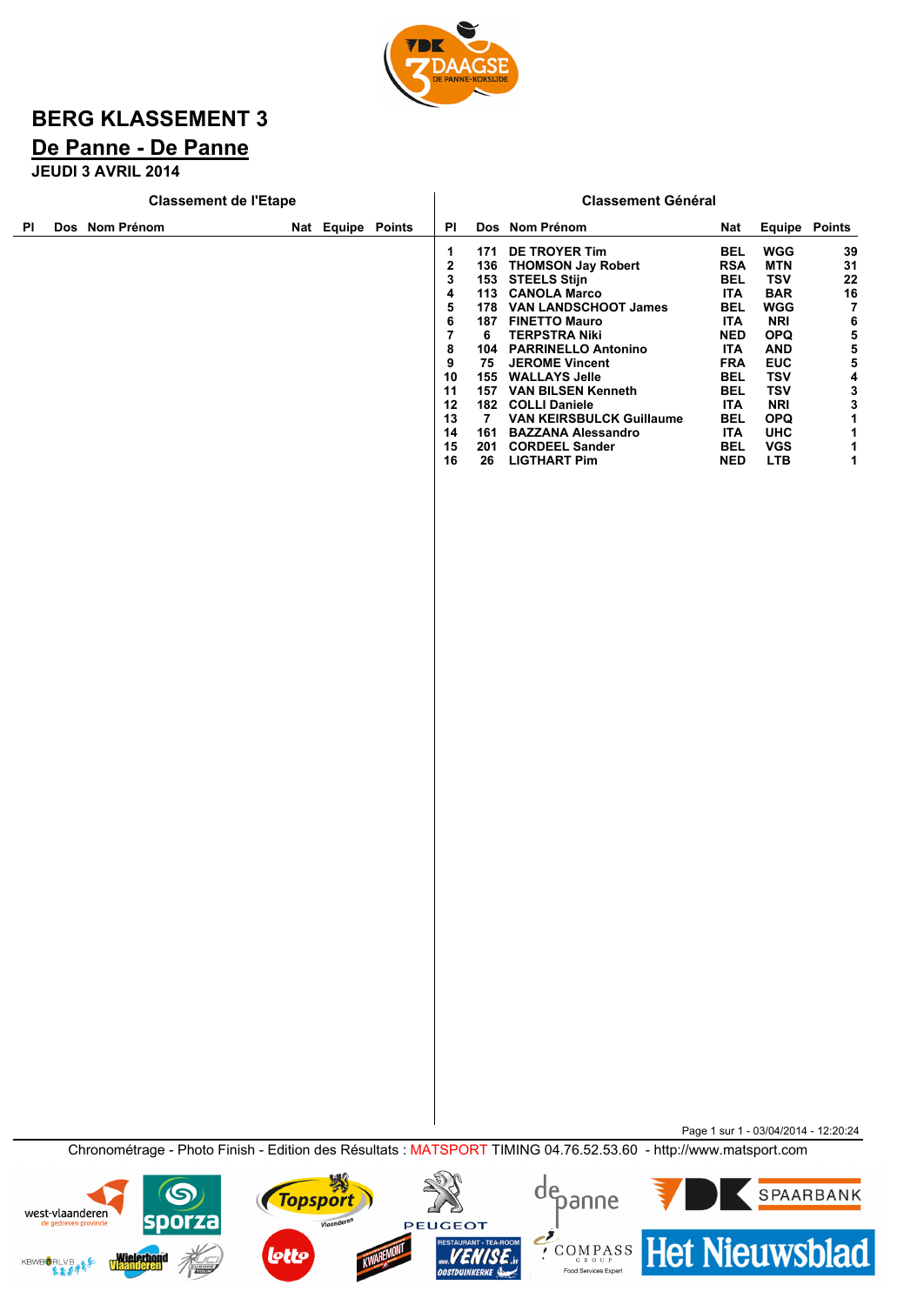

## **RUSHES KLASSEMENT 3**

## **De Panne - De Panne**

**JEUDI 3 AVRIL 2014**

|             |                                | <b>Classement de l'Etape</b>                               |                                 |                                 |                        | <b>Classement Général</b>                       |                                                           |                                                                                                                                                                                                                                                      |                                                      |                                                                                                          |                                     |  |
|-------------|--------------------------------|------------------------------------------------------------|---------------------------------|---------------------------------|------------------------|-------------------------------------------------|-----------------------------------------------------------|------------------------------------------------------------------------------------------------------------------------------------------------------------------------------------------------------------------------------------------------------|------------------------------------------------------|----------------------------------------------------------------------------------------------------------|-------------------------------------|--|
| PI          |                                | Dos Nom Prénom                                             |                                 | Nat Equipe Points               |                        | <b>PI</b>                                       |                                                           | Dos Nom Prénom                                                                                                                                                                                                                                       |                                                      | Nat Equipe Points                                                                                        |                                     |  |
| 1<br>2<br>3 | Rush 1 - km 96.2<br>191<br>167 | 153 STEELS Stijn<br>DE MAN Jaap<br><b>MAASKANT Martijn</b> | BEL<br><b>NED</b><br><b>NED</b> | <b>TSV</b><br>MMM<br><b>UHC</b> | 3<br>2<br>$\mathbf{1}$ | 1<br>2<br>3<br>4<br>5<br>6<br>7<br>8<br>9<br>10 | 153<br>5<br>6<br>7<br>191<br>157<br>151<br>205<br>8<br>12 | <b>STEELS Stijn</b><br><b>STEEGMANS Gert</b><br><b>TERPSTRA Niki</b><br><b>VAN KEIRSBULCK Guillaume</b><br>DE MAN Jaap<br><b>VAN BILSEN Kenneth</b><br><b>LAMPAERT Yves</b><br><b>PEETERS Kevin</b><br><b>VERMOTE Julien</b><br><b>BODNAR Maciej</b> | <b>BEL</b><br><b>BEL</b><br><b>BEL</b><br><b>BEL</b> | TSV<br><b>OPQ</b><br>NED OPQ<br>BEL OPQ<br><b>NED MMM</b><br>TSV<br>TSV<br>BEL VGS<br>BEL OPQ<br>POL CAN | 9<br>9<br>4<br>$3222$<br>$221$<br>1 |  |
|             |                                |                                                            |                                 |                                 |                        |                                                 |                                                           |                                                                                                                                                                                                                                                      |                                                      |                                                                                                          |                                     |  |
|             |                                |                                                            |                                 |                                 |                        |                                                 |                                                           |                                                                                                                                                                                                                                                      |                                                      |                                                                                                          |                                     |  |
|             |                                |                                                            |                                 |                                 |                        |                                                 |                                                           |                                                                                                                                                                                                                                                      |                                                      |                                                                                                          |                                     |  |

Chronométrage - Photo Finish - Edition des Résultats : MATSPORT TIMING 04.76.52.53.60 - http://www.matsport.com

Page 1 sur 1 - 03/04/2014 - 12:24:02

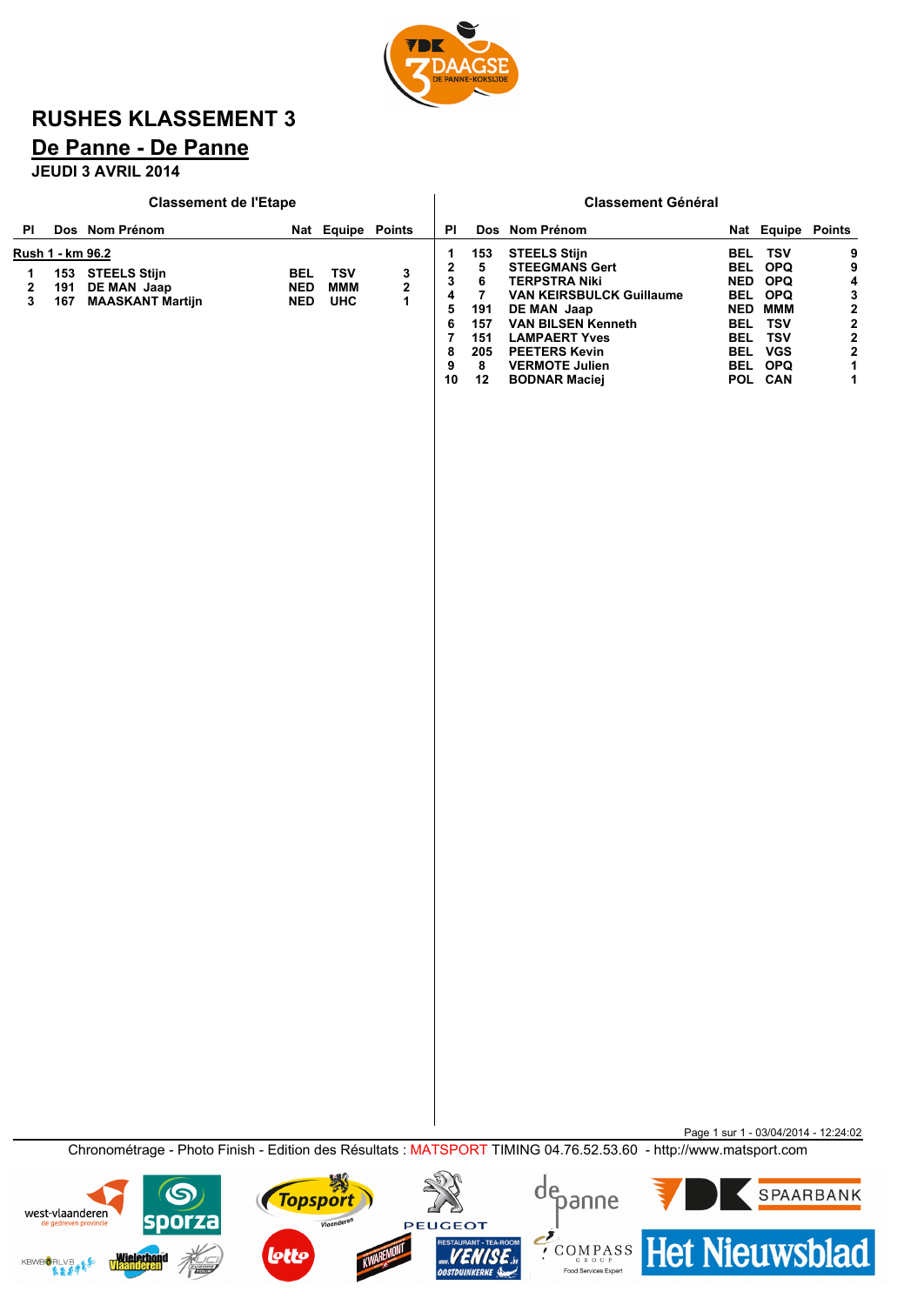



## **Individuele Tijdrit De Panne - Koksijde - De Panne CLASSEMENT DE L'ETAPE / STAGE CLASSIFICATION 4**



**Epreuve / Race : 3 DAAGSE - DE PANNE - KOKSIJDE Organisateur / Organiser : KVC PANNE SPORTIEF**

#### *Distance : 14,300 km Moyenne / Average : 48,067 km/h*

| <b>Place</b> | Dos                     | $N^{\circ}$ UCI         | Nom Prénom                                                                                                                                                                                                                                    | Eq.        | <b>Nat</b>               | <b>Temps</b> | Ecart          | Bonif | Pen |
|--------------|-------------------------|-------------------------|-----------------------------------------------------------------------------------------------------------------------------------------------------------------------------------------------------------------------------------------------|------------|--------------------------|--------------|----------------|-------|-----|
| Rank         | <b>Bib</b>              | <b>UCI Code</b>         | Last Name First Name                                                                                                                                                                                                                          | Team       | <b>Nat</b>               | <b>Time</b>  | Gap            |       |     |
| 1            | 12                      |                         | POL19850307 BODNAR Maciej                                                                                                                                                                                                                     | <b>CAN</b> | <b>POL</b>               | 17'51"53     | 00"            |       |     |
| 2            | 141                     | CZE19841207 BARTA Jan   |                                                                                                                                                                                                                                               | <b>TNE</b> | <b>CZE</b>               | 17'54"32     | 03"            |       |     |
| 3            | 44                      |                         | FRA19800317 BOUCHER David                                                                                                                                                                                                                     | <b>FDJ</b> | <b>FRA</b>               | 17'57"66     | 06"            |       |     |
| 4            | 62                      |                         | AUS19910409 DURBRIDGE Luke                                                                                                                                                                                                                    | <b>OGE</b> | <b>AUS</b>               | 17'58"58     | 07"            |       |     |
| 5            | $\overline{7}$          |                         | BEL19910214 VAN KEIRSBULCK Guillaume                                                                                                                                                                                                          | <b>OPQ</b> | <b>BEL</b>               | 18'02"09     | 11"            |       |     |
| 6            | 81                      |                         |                                                                                                                                                                                                                                               | <b>GIA</b> | <b>GER</b>               | 18'04"52     | 13"            |       |     |
| 7            | 16                      |                         |                                                                                                                                                                                                                                               | <b>CAN</b> | <b>SLO</b>               | 18'05"11     | 14"            |       |     |
| 8            | 48                      |                         |                                                                                                                                                                                                                                               | <b>FDJ</b> | <b>FRA</b>               | 18'07"14     | 16"            |       |     |
| 9            | 201                     |                         |                                                                                                                                                                                                                                               | <b>VGS</b> | <b>BEL</b>               | 18'07"53     | $\mathbf{r}$   |       |     |
| 10           | 206                     |                         |                                                                                                                                                                                                                                               | <b>VGS</b> | <b>NED</b>               | 18'16"00     | 25"            |       |     |
| 11           | 95                      |                         | SLU19861125 KOREN Kristijan<br>FRA19901003 LE BON Johan<br>BEL19871107 CORDEEL Sander<br>NED19861112 RUIJGH Rob<br>RUS19860221 PORSEV Alexander<br>ITA19900115                                                                                | <b>KAT</b> | <b>RUS</b>               | 18'16"71     | $\mathbf{r}$   |       |     |
| 12           | 182                     |                         | ITA19820419 COLLI Daniele                                                                                                                                                                                                                     | <b>NRI</b> | <b>ITA</b>               | 18'18"67     | 27"            |       |     |
| 13           | 68                      | CAN19770509 TUFT Svein  |                                                                                                                                                                                                                                               | <b>OGE</b> | <b>CAN</b>               | 18'18"83     | $\mathbf{r}$ . |       |     |
| 14           | 151                     |                         | BEL19910410 LAMPAERT Yves                                                                                                                                                                                                                     | <b>TSV</b> | <b>BEL</b>               | 18'19"48     | 28"            |       |     |
| 15           | 63                      |                         | AUS19910817 HEPBURN Michael                                                                                                                                                                                                                   | <b>OGE</b> | <b>AUS</b>               | 18'19"68     | $\mathbf{r}$   |       |     |
| 16           | 91                      |                         | NOR19870705 KRISTOFF Alexander                                                                                                                                                                                                                | <b>KAT</b> | <b>NOR</b>               | 18'19"82     | $\blacksquare$ |       |     |
| 17           | 5                       |                         | BEL19800930 STEEGMANS Gert                                                                                                                                                                                                                    | <b>OPQ</b> | <b>BEL</b>               | 18'19"93     | $\mathbf{r}$ . |       |     |
| 18           | 85                      |                         | SWE19910222 LUDVIGSSON Tobias                                                                                                                                                                                                                 | <b>GIA</b> | <b>SWE</b>               | 18'21"21     | 30"            |       |     |
| 19           | 6                       |                         |                                                                                                                                                                                                                                               | <b>OPQ</b> | <b>NED</b>               | 18'21"82     | $\mathbf{r}$   |       |     |
| 20           | 173                     |                         | NED19840518 TERPSTRA Niki<br>BEL19880224 GHYSELINCK Jan<br>FRA19841126 JEROME Vincent<br>KAZ19860313 GRUZDEV Dmitriy<br>BEL19890726 VERMOTE Julien<br>ITA19890813 CIMOLAI Davide<br>ITA19850510 FINETTO Mauro<br>CAN19910912 DUCHESNE Antoine | <b>WGG</b> | <b>BEL</b>               | 18'22"91     | 31"            |       |     |
| 21           | 75                      |                         |                                                                                                                                                                                                                                               | <b>EUC</b> | <b>FRA</b>               | 18'27"15     | 36"            |       |     |
| 22           | 34                      |                         |                                                                                                                                                                                                                                               | <b>AST</b> | <b>KAZ</b>               | 18'28"00     | 37"            |       |     |
| 23           | 8                       |                         |                                                                                                                                                                                                                                               | <b>OPQ</b> | <b>BEL</b>               | 18'28"21     | $\mathbf{r}$   |       |     |
| 24           | 53                      |                         |                                                                                                                                                                                                                                               | LAM        | <b>ITA</b>               | 18'29"84     | 38"            |       |     |
| 25           | 187                     |                         |                                                                                                                                                                                                                                               | <b>NRI</b> | <b>ITA</b>               | 18'29"88     | $\mathbf{r}$ . |       |     |
| 26           | 72                      |                         |                                                                                                                                                                                                                                               | <b>EUC</b> | <b>CAN</b>               | 18'31"64     | 40"            |       |     |
| 27           | 67                      |                         | <b>CAN19910912 DUCHESNE Antoine<br/>NED19800312 MOURIS Jens<br/>SVK19850221 VELITS Martin</b>                                                                                                                                                 | <b>OGE</b> | <b>NED</b>               | 18'31"83     | $\mathbf{r}$ . |       |     |
| 28           | 3 <sup>1</sup>          |                         | SVK19850221 VELITS Martin                                                                                                                                                                                                                     | <b>OPQ</b> | <b>SVK</b>               | 18'34"27     | 43"            |       |     |
| 29           | 126                     |                         | ESP19891015 MAS BONET Luis Guillermo                                                                                                                                                                                                          | <b>CJR</b> | <b>ESP</b>               | 18'36"23     | 45"            |       |     |
| 30           | 154                     |                         | BEL19910430 THEUNS Edward                                                                                                                                                                                                                     | <b>TSV</b> | <b>BEL</b>               | 18'38"70     | 47"            |       |     |
| 31           | 23                      |                         | NOR19900208 BREEN Vegard                                                                                                                                                                                                                      | <b>LTB</b> | <b>NOR</b>               | 18'42"26     | 51"            |       |     |
| 32           | 171                     |                         |                                                                                                                                                                                                                                               | <b>WGG</b> | <b>BEL</b>               | 18'42"33     | $\mathbf{r}$   |       |     |
| 33           | 211                     |                         | BEL19900811 DE TROYER Tim<br>BEL19810715 ROSSELER Sébastien<br>BEL19890127 SALOMEIN Jarl                                                                                                                                                      | <b>VER</b> | <b>BEL</b>               | 18'45"46     | 54"            |       |     |
| 34           | 152                     |                         |                                                                                                                                                                                                                                               | <b>TSV</b> | <b>BEL</b>               | 18'46"55     | 55"            |       |     |
| 35           | 47                      |                         | FRA19841212 LADAGNOUS Matthieu                                                                                                                                                                                                                | <b>FDJ</b> | <b>FRA</b>               | 18'46"94     | $\mathbf{r}$   |       |     |
| 36           | 136                     |                         | RSA19860412 THOMSON Jay Robert                                                                                                                                                                                                                | <b>MTN</b> | <b>RSA</b>               | 18'48"83     | 57"            |       |     |
| 37           | 113                     |                         | ITA19881226 CANOLA Marco                                                                                                                                                                                                                      | <b>BAR</b> | <b>ITA</b>               | 18'49"65     | 58"            |       |     |
| 38           | 123                     |                         | ESP19910301 FERNANDEZ ANDUJAR Ruben                                                                                                                                                                                                           | <b>CJR</b> | <b>ESP</b>               | 18'51"22     | 01'00"         |       |     |
| 39           | 157                     |                         | BEL19900601 VAN BILSEN Kenneth                                                                                                                                                                                                                | TSV BEL    |                          | 18'51"49     | $\cdots$       |       |     |
| 40           | 127                     | ESP19900717 FRAILE Omar |                                                                                                                                                                                                                                               | <b>CJR</b> | <b>ESP</b>               | 18'51"69     | $\mathbf{r}$   |       |     |
| 41           | 131                     |                         | GER19870614 REIMER Martin                                                                                                                                                                                                                     | <b>MTN</b> | <b>GER</b>               | 18'52"92     | 01'01"         |       |     |
| 42           | 36                      |                         | KAZ19870307 TLEUBAYEV Ruslan                                                                                                                                                                                                                  | <b>AST</b> | <b>KAZ</b>               | 18'55"29     | 01'04"         |       |     |
| 43           | 32                      |                         | KAZ19910828 FOMINYKH Daniil                                                                                                                                                                                                                   | <b>AST</b> | <b>KAZ</b>               | 18'58"10     | 01'07"         |       |     |
|              | 88                      |                         |                                                                                                                                                                                                                                               | <b>GIA</b> |                          | 18'59"78     |                |       |     |
| 44           | $\overline{\mathbf{4}}$ |                         | NED19840914 VEELERS Tom<br>AUS19821022 RENSHAW Mark                                                                                                                                                                                           |            | <b>NED</b><br><b>AUS</b> |              | 01'08"         |       |     |
| 45           |                         |                         |                                                                                                                                                                                                                                               | <b>OPQ</b> |                          | 19'01"56     | 01'10"         |       |     |
| 46           | 114                     |                         | ITA19880822 COLEDAN Marco                                                                                                                                                                                                                     | <b>BAR</b> | <b>ITA</b>               | 19'02"68     | 01'11"         |       |     |
| 47           | 71                      |                         | FRA19890605 COUSIN Jérôme                                                                                                                                                                                                                     | <b>EUC</b> | <b>FRA</b>               | 19'03"12     | 01'12"         |       |     |
| 48           | 13                      |                         | AUT19880929 KRIZEK Matthias                                                                                                                                                                                                                   | CAN        | <b>AUT</b>               | 19'06"12     | 01'15"         |       |     |
| 49           | 168                     |                         | USA19841215 MURPHY John                                                                                                                                                                                                                       | <b>UHC</b> | <b>USA</b>               | 19'17"61     | 01'26"         |       |     |

Page 1 sur 3 - 03/04/2014 - 17:05:21

Chronométrage - Photo Finish - Edition des Résultats : MATSPORT **TIMING** 04.76.52.53.60 - http://www.matsport.com

**PEUGEOT** 







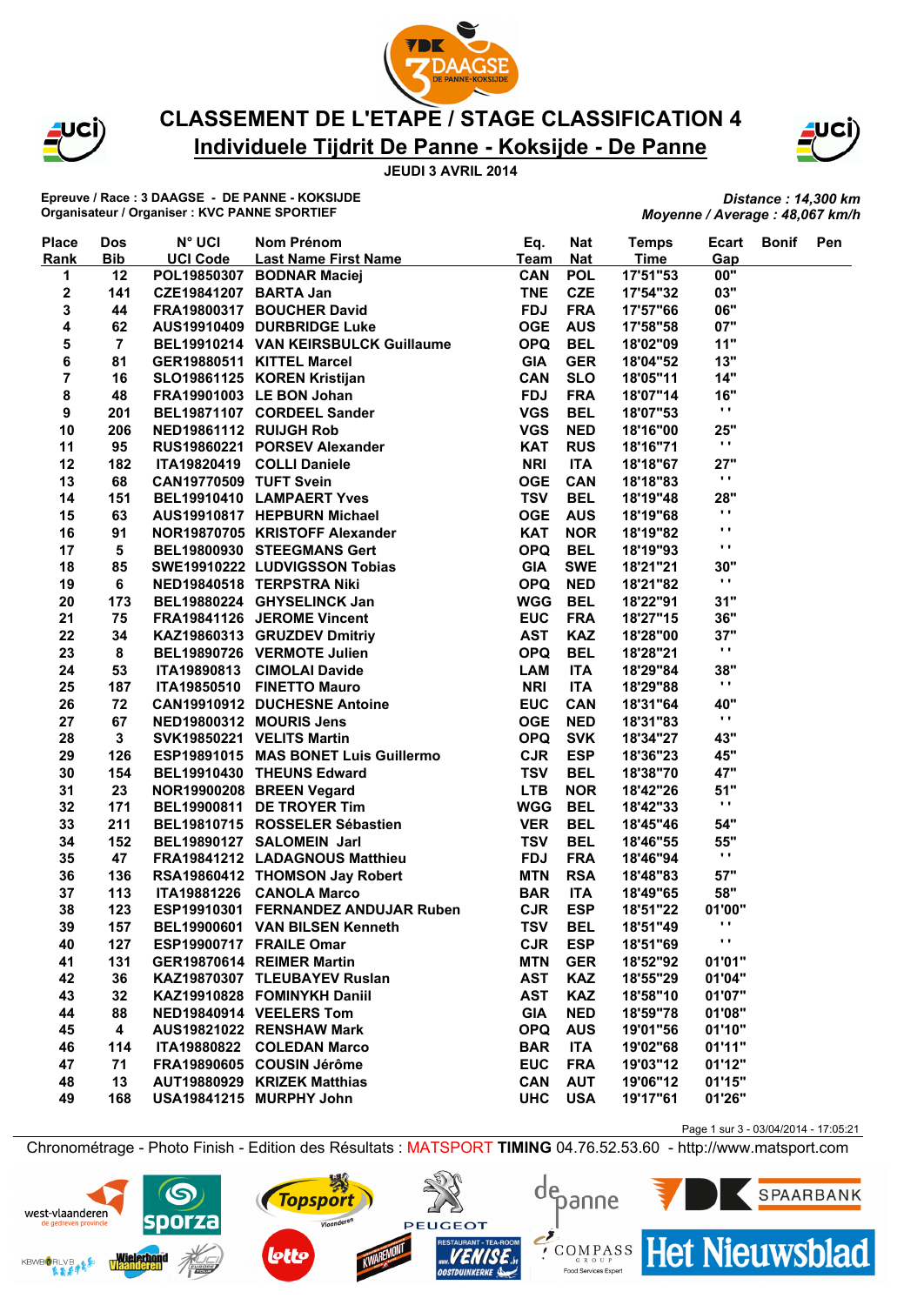



## **Individuele Tijdrit De Panne - Koksijde - De Panne CLASSEMENT DE L'ETAPE / STAGE CLASSIFICATION 4**



**Epreuve / Race : 3 DAAGSE - DE PANNE - KOKSIJDE Organisateur / Organiser : KVC PANNE SPORTIEF**

*Distance : 14,300 km Moyenne / Average : 48,067 km/h*

Page 2 sur 3 - 03/04/2014 - 17:05:21

**Het Nieuwsblad** 

SPAARBANK

| <b>Place</b><br>Rank | <b>Dos</b><br><b>Bib</b> | N° UCI                   | Nom Prénom<br>Last Name First Name                                                                                                                                                                                 | Eq.<br>Team | <b>Nat</b><br><b>Nat</b> | <b>Temps</b><br><b>Time</b> | Ecart<br>Gap             | Bonif | Pen |
|----------------------|--------------------------|--------------------------|--------------------------------------------------------------------------------------------------------------------------------------------------------------------------------------------------------------------|-------------|--------------------------|-----------------------------|--------------------------|-------|-----|
| 50                   | 178                      |                          |                                                                                                                                                                                                                    | <b>WGG</b>  | <b>BEL</b>               | 19'19"86                    | 01'28"                   |       |     |
| 51                   | 153                      | BEL19890821 STEELS Stijn |                                                                                                                                                                                                                    | <b>TSV</b>  | <b>BEL</b>               | 19'22"90                    | 01'31"                   |       |     |
|                      |                          |                          | ITA19881002 PARRINELLO Antonino                                                                                                                                                                                    | <b>AND</b>  |                          |                             | 01'32"                   |       |     |
| 52                   | 104                      |                          |                                                                                                                                                                                                                    |             | <b>ITA</b>               | 19'23"58                    |                          |       |     |
| 53                   | 196                      |                          | BEL19890326 STEVENS Timothy<br>KAZ19840512 IGLINSKIY Valentin<br>UTD (20000110 LIOTULET D)                                                                                                                         | <b>MMM</b>  | <b>BEL</b>               | 19'24"19                    | 01'33"<br>$\mathbf{r}$   |       |     |
| 54                   | 37                       |                          |                                                                                                                                                                                                                    | <b>AST</b>  | <b>KAZ</b>               | 19'24"61                    |                          |       |     |
| 55                   | 26                       |                          | NED19880616 LIGTHART Pim                                                                                                                                                                                           | <b>LTB</b>  | <b>NED</b>               | 19'28"33                    | 01'37"<br>$\blacksquare$ |       |     |
| 56                   | 51                       |                          | NED19880616 LIGTHART Pim<br>ITA19870619 MODOLO Sacha<br>ITA19840716 BAZZANA Alessandro                                                                                                                             | <b>LAM</b>  | <b>ITA</b>               | 19'28"36                    | $\blacksquare$           |       |     |
| 57                   | 161                      |                          |                                                                                                                                                                                                                    | <b>UHC</b>  | <b>ITA</b>               | 19'28"39                    | $\blacksquare$           |       |     |
| 58                   | 96                       |                          |                                                                                                                                                                                                                    | <b>KAT</b>  | <b>RUS</b>               | 19'28"91                    |                          |       |     |
| 59                   | 41                       |                          |                                                                                                                                                                                                                    | <b>FDJ</b>  | <b>FRA</b>               | 19'29"08                    | 01'38"                   |       |     |
| 60                   | 166                      |                          | RUS19880517 RYBAKOV Alexander<br>FRA19810522 MANGEL Laurent<br>USA19910810 KEOUGH Luke                                                                                                                             | <b>UHC</b>  | <b>USA</b>               | 19'30"86                    | 01'39"                   |       |     |
| 61                   | 183                      |                          |                                                                                                                                                                                                                    | <b>NRI</b>  | <b>ITA</b>               | 19'34"05                    | 01'43"                   |       |     |
| 62                   | 155                      |                          |                                                                                                                                                                                                                    | <b>TSV</b>  | <b>BEL</b>               | 19'34"23                    | $\blacksquare$           |       |     |
| 63                   | 194                      |                          | NED19930812 POT Sebastiaan                                                                                                                                                                                         | <b>MMM</b>  | <b>NED</b>               | 19'35"31                    | 01'44"                   |       |     |
| 64                   | 144                      | GER19890824 MATZKA Ralf  |                                                                                                                                                                                                                    | <b>TNE</b>  | <b>GER</b>               | 19'35"79                    | $\blacksquare$           |       |     |
| 65                   | 205                      |                          | ITA19801127 CHICCHI Francesco<br>BEL19890511 WALLAYS Jelle<br>NED19930812 POT Sebastiaan<br>GER19890824 MATZKA Ralf<br>BEL19870205 PEETERS Kevin                                                                   | <b>VGS</b>  | <b>BEL</b>               | 19'37"67                    | 01'46"                   |       |     |
| 66                   | 158                      |                          | BEL19870210 VANSPEYBROUCK Pieter                                                                                                                                                                                   | <b>TSV</b>  | <b>BEL</b>               | 19'40"10                    | 01'49"                   |       |     |
| 67                   | 162                      |                          |                                                                                                                                                                                                                    | <b>UHC</b>  | <b>GER</b>               | 19'40"96                    | $\mathbf{r}$             |       |     |
| 68                   | 193                      |                          |                                                                                                                                                                                                                    | <b>MMM</b>  | <b>LTU</b>               | 19'42"77                    | 01'51"                   |       |     |
| 69                   | 77                       |                          | GER19780127 FÖRSTER Robert<br>LTU19880408 JUODVALKIS Egidijus<br>FRA19880504 MARTINEZ Yannick<br>GBR19900212 THWAITES Scott<br>NED19930328 DE MAN Jaap<br>AUT19910401 HALLER Marco                                 | <b>EUC</b>  | <b>FRA</b>               | 19'43"37                    | 01'52"                   |       |     |
| 70                   | 147                      |                          |                                                                                                                                                                                                                    | <b>TNE</b>  | <b>GBR</b>               | 19'44"60                    | 01'53"                   |       |     |
| 71                   | 191                      |                          |                                                                                                                                                                                                                    | <b>MMM</b>  | <b>NED</b>               | 19'45"43                    | 01'54"                   |       |     |
| 72                   | 92                       |                          |                                                                                                                                                                                                                    | <b>KAT</b>  | <b>AUT</b>               | 19'49"21                    | 01'58"                   |       |     |
| 73                   | 145                      |                          | GER19830713 SCHILLINGER Andreas                                                                                                                                                                                    | <b>TNE</b>  | <b>GER</b>               | 19'51"72                    | 02'00"                   |       |     |
| 74                   | 31                       |                          | ITA19890612 GUARDINI Andrea<br>ITA19890616 PALINI Andrea<br>BEL19890125 ROBERT Frederique<br>KAZ19910314 KAMYSHEV Arman<br>BEL19900903 LENNERTZ Sam<br>BEL19840402 DE BACKER Bert<br>USA19799996 JONES Christenber | <b>AST</b>  | <b>ITA</b>               | 19'52"56                    | 02'01"                   |       |     |
| 75                   | 56                       |                          |                                                                                                                                                                                                                    | <b>LAM</b>  | <b>ITA</b>               | 19'53"94                    | 02'02"                   |       |     |
| 76                   | 176                      |                          |                                                                                                                                                                                                                    | <b>WGG</b>  | <b>BEL</b>               | 19'57"07                    | 02'06"                   |       |     |
| 77                   | 35                       |                          |                                                                                                                                                                                                                    | <b>AST</b>  | <b>KAZ</b>               | 19'57"36                    | Н                        |       |     |
| 78                   | 204                      |                          |                                                                                                                                                                                                                    | <b>VGS</b>  | <b>BEL</b>               | 19'57"60                    | Ω,                       |       |     |
| 79                   | 83                       |                          |                                                                                                                                                                                                                    | <b>GIA</b>  | <b>BEL</b>               | 19'57"84                    | $\blacksquare$           |       |     |
| 80                   | 165                      |                          |                                                                                                                                                                                                                    | <b>UHC</b>  | <b>USA</b>               | 19'58"77                    | 02'07"                   |       |     |
| 81                   | 164                      |                          |                                                                                                                                                                                                                    | <b>UHC</b>  | <b>USA</b>               | 19'59"07                    | 02'08"                   |       |     |
| 82                   | 15                       |                          |                                                                                                                                                                                                                    | CAN         | <b>USA</b>               | 19'59"71                    | $\blacksquare$           |       |     |
| 83                   | 184                      |                          |                                                                                                                                                                                                                    | <b>NRI</b>  | <b>BRA</b>               | 20'02"22                    | 02'11"                   |       |     |
| 84                   | 215                      |                          | USA19790806 JONES Christopher<br>USA19890213 SUMMERHILL Daniel<br>USA19830131 KING Edward<br>BRA19871020 ANDRIATO Rafael<br>BEL19800317 GARDEYN Gorik                                                              | <b>VER</b>  | <b>BEL</b>               | 20'05"51                    | 02'14"                   |       |     |
| 85                   | 197                      |                          | BEL19930216 VERMEULEN Emiel                                                                                                                                                                                        | <b>MMM</b>  | <b>BEL</b>               | 20'05"87                    | $\mathbf{r}$             |       |     |
| 86                   | 107                      |                          | NED19820930 VAN HUMMEL Kenny Robert                                                                                                                                                                                | <b>AND</b>  | <b>NED</b>               | 20'06"51                    | 02'15"                   |       |     |
| 87                   | 163                      |                          | USA19820414 HANSON Ken                                                                                                                                                                                             | <b>UHC</b>  | <b>USA</b>               | 20'08"21                    | 02'17"                   |       |     |
| 88                   | 121                      |                          | ESP19861205 ARAMENDIA LORENTE Javier Francis CJR                                                                                                                                                                   |             | <b>ESP</b>               | 20'08"23 ''                 |                          |       |     |
| 89                   | 217                      | NED19820417 MOL Wouter   |                                                                                                                                                                                                                    | <b>VER</b>  | <b>NED</b>               | 20'08"26                    | .,                       |       |     |
| 90                   | 156                      |                          | BEL19880813 VAN STAEYEN Michael                                                                                                                                                                                    | <b>TSV</b>  | <b>BEL</b>               | 20'09"07                    | 02'18"                   |       |     |
| 91                   | 27                       |                          | BEL19860916 VAN GENECHTEN Jonas                                                                                                                                                                                    | <b>LTB</b>  | <b>BEL</b>               | 20'11"57                    | 02'20"                   |       |     |
| 92                   | 105                      |                          | VEN19850225 RODRIGUEZ Jackson                                                                                                                                                                                      | <b>AND</b>  | <b>VEN</b>               | 20'12"32                    | 02'21"                   |       |     |
|                      |                          |                          | BRA19790616 FISCHER Murillo Antonio                                                                                                                                                                                | <b>FDJ</b>  |                          |                             |                          |       |     |
| 93                   | 46                       |                          |                                                                                                                                                                                                                    |             | <b>BRA</b>               | 20'13"58                    | 02'22"<br>$\blacksquare$ |       |     |
| 94                   | 76                       |                          | FRA19880907 LAMOISSON Morgan                                                                                                                                                                                       | <b>EUC</b>  | <b>FRA</b>               | 20'13"77                    |                          |       |     |
| 95                   | 103                      |                          | ITA19880128 FACCHINI Patrick                                                                                                                                                                                       | <b>AND</b>  | <b>ITA</b>               | 20'14"85                    | 02'23"                   |       |     |
| 96                   | 115                      | <b>ITA19870324</b>       | <b>COLONNA Paolo</b>                                                                                                                                                                                               | <b>BAR</b>  | <b>ITA</b>               | 20'15"57                    | 02'24"                   |       |     |
| 97                   | 188                      |                          | ITA19890126 POZZO Mattia                                                                                                                                                                                           | <b>NRI</b>  | <b>ITA</b>               | 20'21"56                    | 02'30"                   |       |     |
| 98                   | 55                       | <b>ITA19890131</b>       | <b>FAVILLI Elia</b>                                                                                                                                                                                                | <b>LAM</b>  | ITA                      | 20'28"48                    | 02'37"                   |       |     |

Chronométrage - Photo Finish - Edition des Résultats : MATSPORT **TIMING** 04.76.52.53.60 - http://www.matsport.com

**PEUGEOT** 

**Topsport** 

Vlaanderen

depanne

 $\sum_{\text{c} \text{R}}$ 

Food Services Exper

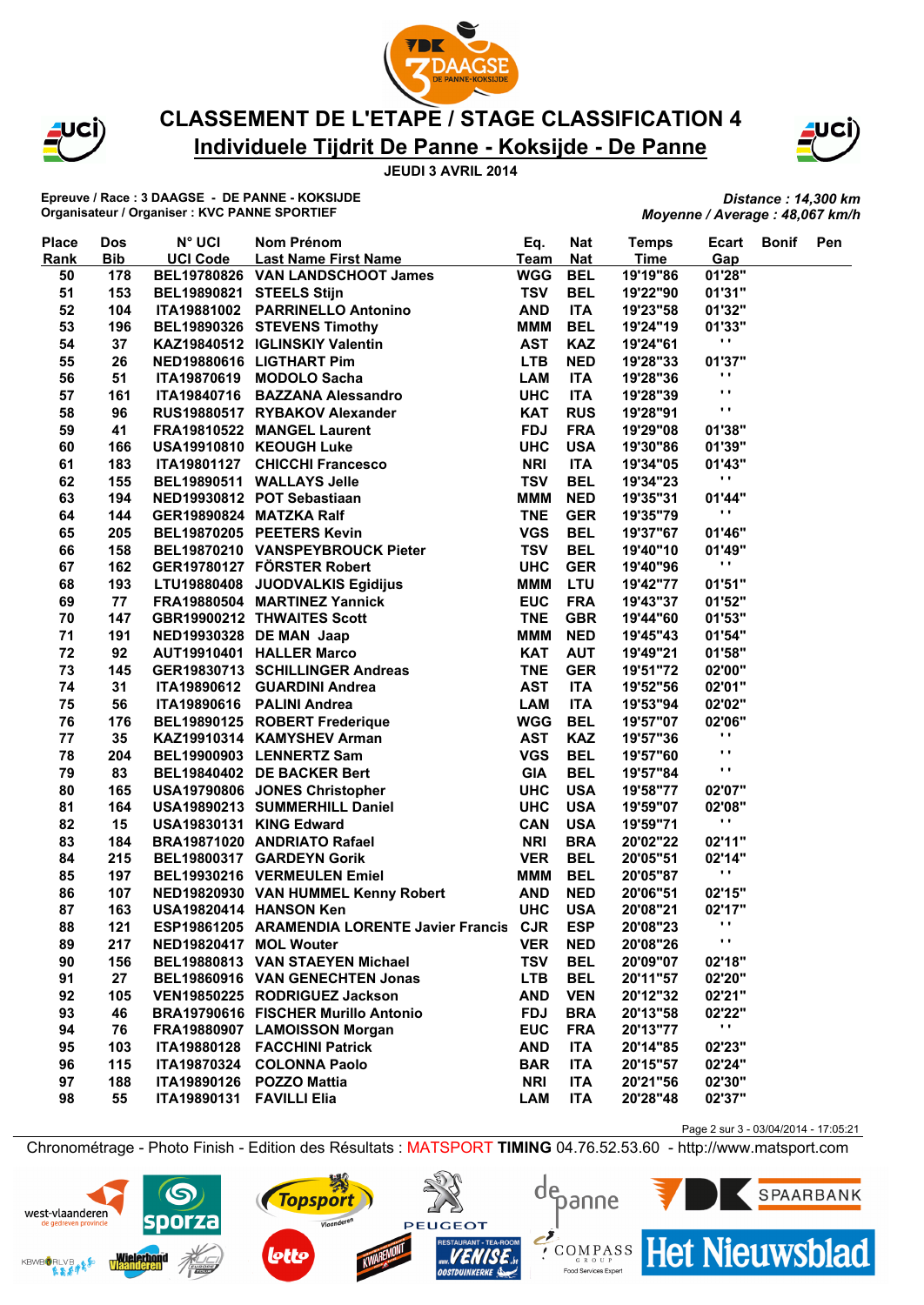



## **Individuele Tijdrit De Panne - Koksijde - De Panne CLASSEMENT DE L'ETAPE / STAGE CLASSIFICATION 4**



**Epreuve / Race : 3 DAAGSE - DE PANNE - KOKSIJDE Organisateur / Organiser : KVC PANNE SPORTIEF**

*Distance : 14,300 km Moyenne / Average : 48,067 km/h*

| <b>Place</b> | Dos                | $N^{\circ}$ UCI    | Nom Prénom                       | Eq.        | Nat        | Temps    | Ecart     | <b>Bonif</b> | <b>Pen</b> |
|--------------|--------------------|--------------------|----------------------------------|------------|------------|----------|-----------|--------------|------------|
| Rank         | <b>Bib</b>         | <b>UCI Code</b>    | <b>Last Name First Name</b>      | Team       | Nat        | Time     | Gap       |              |            |
| 99           | 134                |                    | ALG19000104 REGUIGUI Youcef      | <b>MTN</b> | <b>ALG</b> | 20'37"00 | 02'46"    |              |            |
| 100          | 38                 |                    | KAZ19791102 MURAVYEV Dmitriy     | <b>AST</b> | <b>KAZ</b> | 20'41"80 | 02'50"    |              |            |
| 101          | 138                |                    | RSA19841019 VAN NIEKERK Dennis   | <b>MTN</b> | <b>RSA</b> | 20'43"85 | 02'52"    |              |            |
| 102          | 118                | <b>ITA19901214</b> | <b>RUFFONI Nicola</b>            | <b>BAR</b> | <b>ITA</b> | 20'48"13 | 02'57"    |              |            |
| 103          | 101                | <b>ITA19840612</b> | <b>BANDIERA Marco</b>            | <b>AND</b> | <b>ITA</b> | 20'52"35 | 03'01"    |              |            |
| 104          | 74                 | FRA19810625        | <b>GENÉ Yohann</b>               | <b>EUC</b> | <b>FRA</b> | 21'07"57 | 03'16"    |              |            |
| 105          | 106                |                    | ITA19900429 TESTI Nicola         | <b>AND</b> | <b>ITA</b> | 21'08"94 | 03'17"    |              |            |
| 106          | 186                | <b>ITA19880913</b> | <b>DE PATRE Roberto</b>          | <b>NRI</b> | <b>ITA</b> | 21'12"07 | 03'21"    |              |            |
| 107          | 175                |                    | ITA19810131 NAPOLITANO Danilo    | <b>WGG</b> | <b>ITA</b> | 21'14"66 | 03'23"    |              |            |
| 108          | 17                 |                    | ITA19850218 SABATINI Fabio       | <b>CAN</b> | <b>ITA</b> | 21'47"39 | 03'56"    |              |            |
|              | <b>Non Partant</b> |                    |                                  |            |            |          |           |              |            |
|              | 18                 | <b>ITA19840716</b> | <b>MARANGONI Alan</b>            | <b>CAN</b> | <b>ITA</b> |          | <b>NP</b> |              |            |
|              | 25                 | <b>BEL19841110</b> | <b>DEHAES Kenny</b>              | <b>LTB</b> | <b>BEL</b> |          | <b>NP</b> |              |            |
|              | 58                 |                    | ARG19830307 RICHEZE Maximiliano  | LAM        | <b>ARG</b> |          | <b>NP</b> |              |            |
|              | 66                 |                    | LTU19861026 KRUOPIS Aidis        | <b>OGE</b> | <b>LTU</b> |          | <b>NP</b> |              |            |
|              | 82                 |                    | SWE19900216 AHLSTRAND Jonas      | <b>GIA</b> | <b>SWE</b> |          | <b>NP</b> |              |            |
|              | 86                 |                    | NED19850515 STAMSNIJDER Tom      | <b>GIA</b> | <b>NED</b> |          | <b>NP</b> |              |            |
|              | 87                 |                    | NED19850613 TIMMER Albert        | <b>GIA</b> | <b>NED</b> |          | <b>NP</b> |              |            |
|              | 94                 |                    | RUS19890624 KUZNETSOV Viacheslav | <b>KAT</b> | <b>RUS</b> |          | <b>NP</b> |              |            |
|              | 97                 |                    | GER19890219 SELIG Rüdiger        | <b>KAT</b> | <b>GER</b> |          | <b>NP</b> |              |            |
|              | 111                |                    | ITA19900517 COLBRELLI Sonny      | <b>BAR</b> | <b>ITA</b> |          | <b>NP</b> |              |            |
|              | 116                |                    | ITA19890201 FORTIN Filippo       | <b>BAR</b> | <b>ITA</b> |          | <b>NP</b> |              |            |
|              | 128                | <b>ITA19840612</b> | <b>VIGANO Davide</b>             | <b>CJR</b> | <b>ITA</b> |          | <b>NP</b> |              |            |
|              |                    |                    |                                  |            |            |          |           |              |            |

*12 coureur(s).*

Page 3 sur 3 - 03/04/2014 - 17:05:21 Chronométrage - Photo Finish - Edition des Résultats : MATSPORT **TIMING** 04.76.52.53.60 - http://www.matsport.com